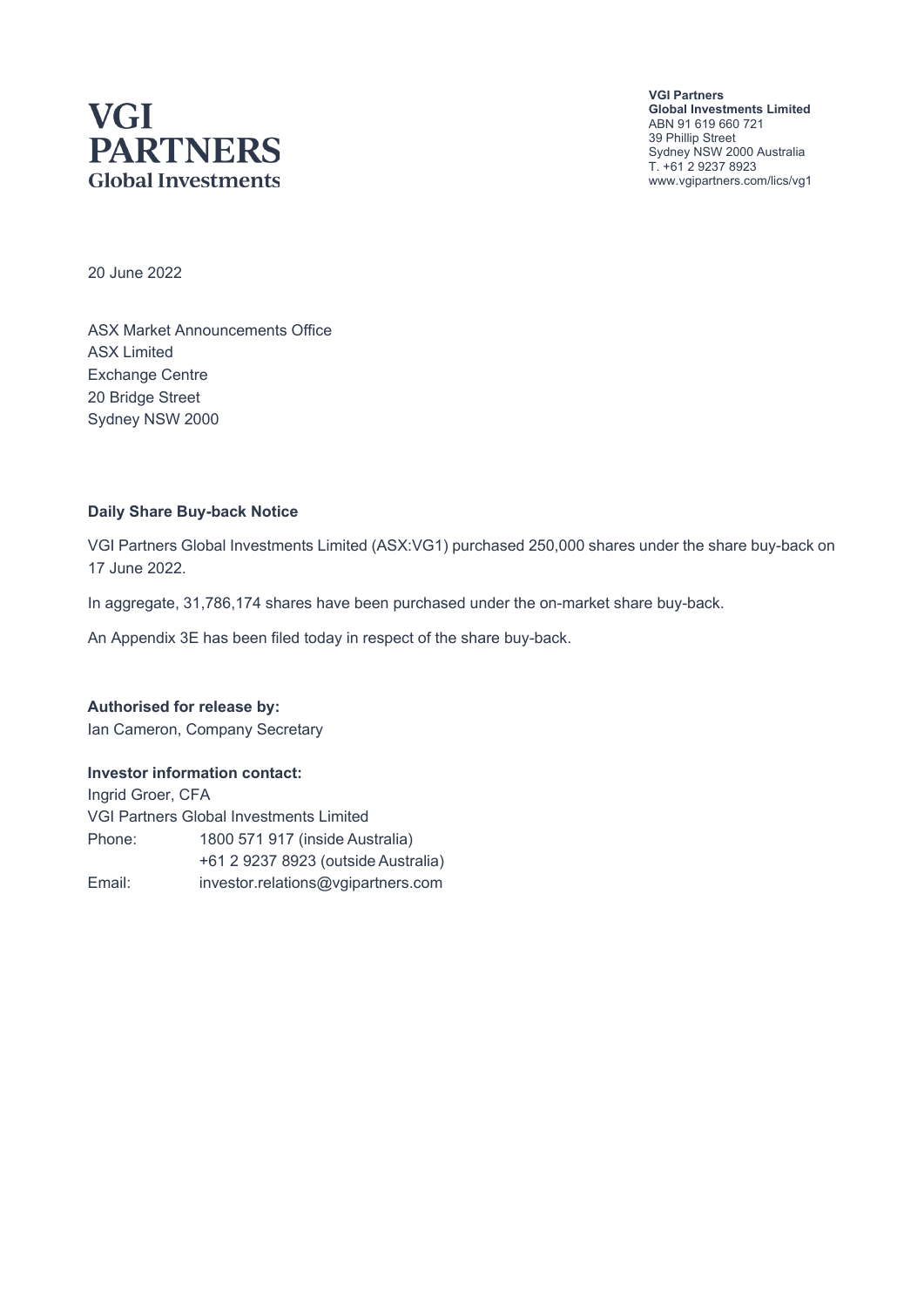*Rule 3.8A*

# **Appendix 3E**

## **Daily share buy-back notice (***except* **minimum holding buy-back and selective buy-back)**

*Information and documents given to ASX become ASX's property and may be made public.* Introduced 1/9/99. Origin: rule 3.6, Appendix 7C. Amended 30/9/2001, 11/01/10

| Name of entity                                 | ABN/ARSN       |
|------------------------------------------------|----------------|
| <b>VGI Partners Global Investments Limited</b> | 91 619 660 721 |

We (the entity) give ASX the following information.

#### **Information about buy-back**

1 Type of buy-back <br> **1** On-market buy-back within 10/12 limit

2 Date Appendix 3C was given to ASX

18 August 2020

#### **Total of all shares/units bought back, or in relation to which acceptances have been received, before, and on, previous day**

|   |                                                                                                                                              | <b>Before previous</b><br>day | <b>Previous day</b> |
|---|----------------------------------------------------------------------------------------------------------------------------------------------|-------------------------------|---------------------|
| 3 | Number of shares/units bought<br>back or if buy-back is an equal<br>access scheme, in relation to<br>which acceptances have been<br>received | 31,536,174                    | 250,000             |
| 4 | Total consideration<br>paid<br>or<br>payable for the shares/units                                                                            | \$68,714,737.59               | \$358,703.10        |

<sup>+</sup> See chapter 19 for defined terms.